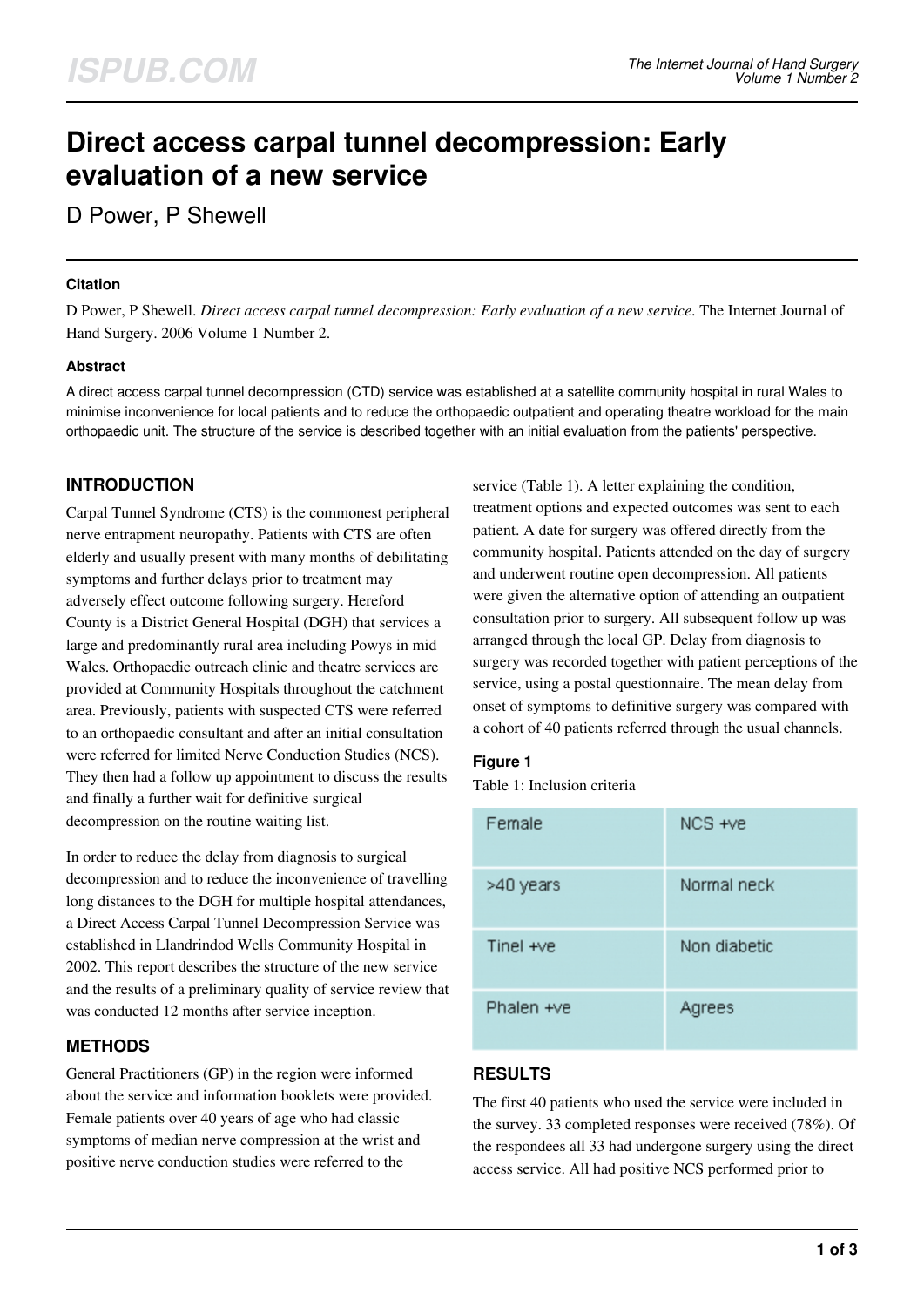surgery. The mean duration of symptoms prior to consulting the GP was 12 weeks (range 2-52 weeks). The mean delay before NCS was 9 weeks (range 4-16 weeks). The subsequent delay to surgery was 16 weeks (4-26 weeks). Patients using the direct access service experienced shorter waits overall than those referred using the normal channels.

Two patients described minor problems following surgery and these were dealt with by the GP. None were followed up at the hospital although 5 patients thought that it was necessary. 24 rated the service as excellent, 7 good and 2 satisfactory. Thirty one patients stated that they would be happy to use the service again.

## **Figure 2**

Table 2: Cumulative mean delay (weeks) from 1 symptoms

|            | Direct Access CTS            | Normal service |
|------------|------------------------------|----------------|
| GP         | 12 weeks                     | 11 weeks       |
| <b>OPA</b> | $\qquad \qquad \blacksquare$ | 33 weeks       |
| <b>NCS</b> | 21 weeks                     | 53 weeks       |
| <b>OPA</b> |                              | 61 weeks       |
| Surgery    | 37 weeks                     | 79 weeks       |

# **DISCUSSION**

CTS is a common peripheral nerve entrapment syndrome and although diagnosis may be difficult or symptoms vague, a good proportion of those coming to surgery will have classical symptoms of nocturnal parasthesias coupled with the demonstrable clinical signs described by Tinel and Phalen. When NCS are also positive the specificity is high. Patients often experience delays at all stages of the diagnostic and treatment process and this study helps to quantify such delays. Overall patients waited more than twice as long for surgery using the conventional referral pathways compared with the direct access service, despite no changes to the availability of NCS. Whilst some of the reduction can be explained by the omission of two outpatient consultations prior to surgery, it is possible that inclusion bias may have been a factor in the direct access group due to an increased level of awareness on the part of the GPs who were recruited to the study. It is also possible that prior to this study the GPs had instigated their own treatment protocols and therefore the patients may have been referred to the hospital after a period of failed conservative management. This would help to explain some of the delay from first GP consultation until NCS (Table two). Reviewing the data after NCS would eliminate these variables and it can be seen that the direct access group waited a mean 16 weeks (37 minus 21) compared with 26 weeks (79 minus 53). The direct access service also results in fewer outpatient consultations and if follow up is delegated to the GP, four appointments may be saved for each patient (2 preoperatively and the 2/52 and 6/52 postoperatively). This frees up time to see other referrals and improves efficiency.

Inevitably the service could not be extended to all patients with a final diagnosis of CTS but it is possible to expand the service using less stringent inclusion criteria (subject to audit) to further decrease the utilisation of orthopaedic outpatient services.

# **CONCLUSIONS**

Direct access carpal tunnel surgery can be safely performed with excellent patient satisfaction in select patient groups when the necessary service infrastructure is provided.

#### **References**

1. Long-term results of carpal tunnel decompression. Assessment of 60 cases. Haupt WF, Wintzer g, schop A, Lottgen J, Pawlik G. J Hand Surg (Br).1993;18:471-4 2. Direct access carpal tunnel surgery. Jarrett ME, Giddins GE. J Bone Joint Surg Br.2003;85:869-70